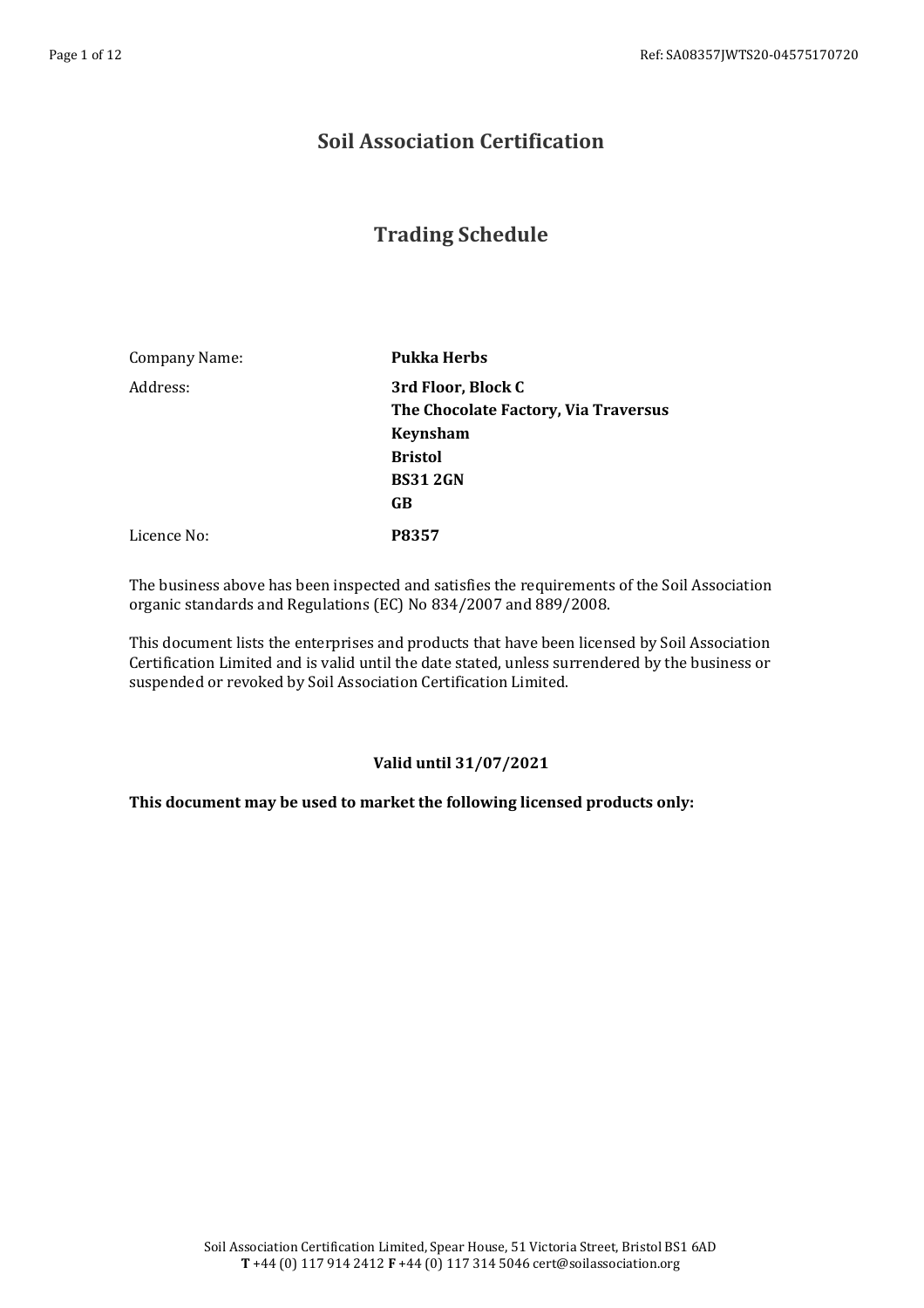| <b>Enterprises</b>              | <b>Status</b> |
|---------------------------------|---------------|
| Distribution                    | Organic       |
| Exporting                       | Organic       |
| Importing from non-EU countries | Organic       |
| Packing/repacking               | Organic       |
| Storage                         | Organic       |

| <b>Product Name</b>                                     | <b>Status</b> |
|---------------------------------------------------------|---------------|
| Acerola Powder Extract                                  | Organic       |
| Adathoda Vasaka                                         | Organic       |
| Agave Inulin                                            | Organic       |
| Agnimantha (Premna mollissima)                          | Organic       |
| Ajmoda Powder (Celery)                                  | Organic       |
| Aloe Vera Juice Micropulp                               | Organic       |
| Amalaki - Amla Fruit                                    | Organic       |
| Amla CO2 Extract (Emblica Officinalis)                  | Organic       |
| Amla Freeze Dried Powder (Emblica Officinalis)          | Organic       |
| Amla Fruit Concentrate (Orgen C™) (Emblica Officinalis) | Organic       |
| Andrographis - Kalmegh                                  | Organic       |
| Aniseed                                                 | Organic       |
| <b>Aniseed Powder</b>                                   | Organic       |
| Apple Juice Concentrate                                 | Organic       |
| Aqua Herbs Berry Bliss                                  |               |
| Aqua Herbs Chamomile Relax                              |               |
| Aqua Herbs Citrus Zing                                  |               |
| Aqua Herbs Turmeric Active                              |               |
| Arctic Seaweed (Ascophyllum nodosum)                    | Organic       |
| Arjuna - Arjuna Myrobalan                               | Organic       |
| Ashoka                                                  | Organic       |
| Ashwagandha (Withania somnifera)                        | Organic       |
| Ashwagandha Extract                                     | Organic       |
| Ashwagandha root fluid extract 1:1 @25%                 | Organic       |
| Ashwagandha Root Wholistic Extract                      | Organic       |
| Avipattikar                                             | Organic       |
| Azadirachta Indica                                      | Organic       |
| Bacopa Mannerie                                         | Organic       |
| Bala                                                    | Organic       |
| Bala (Sida cordifolia) Powder                           | Organic       |
| Bee Pollen                                              | Organic       |
| Beet Juice Dried Powder                                 | Organic       |
| Bergamot Dried Essential Oil                            | Organic       |
| Bergamot Oil Granules                                   | Organic       |
| Bhringaraj - Kesharaj                                   | Organic       |
| Bhumiamalaki                                            | Organic       |
| Bibhitaki (Terminalia bellerica)                        | Organic       |
| Bilberry Fruit Freeze Dried Powder                      | Organic       |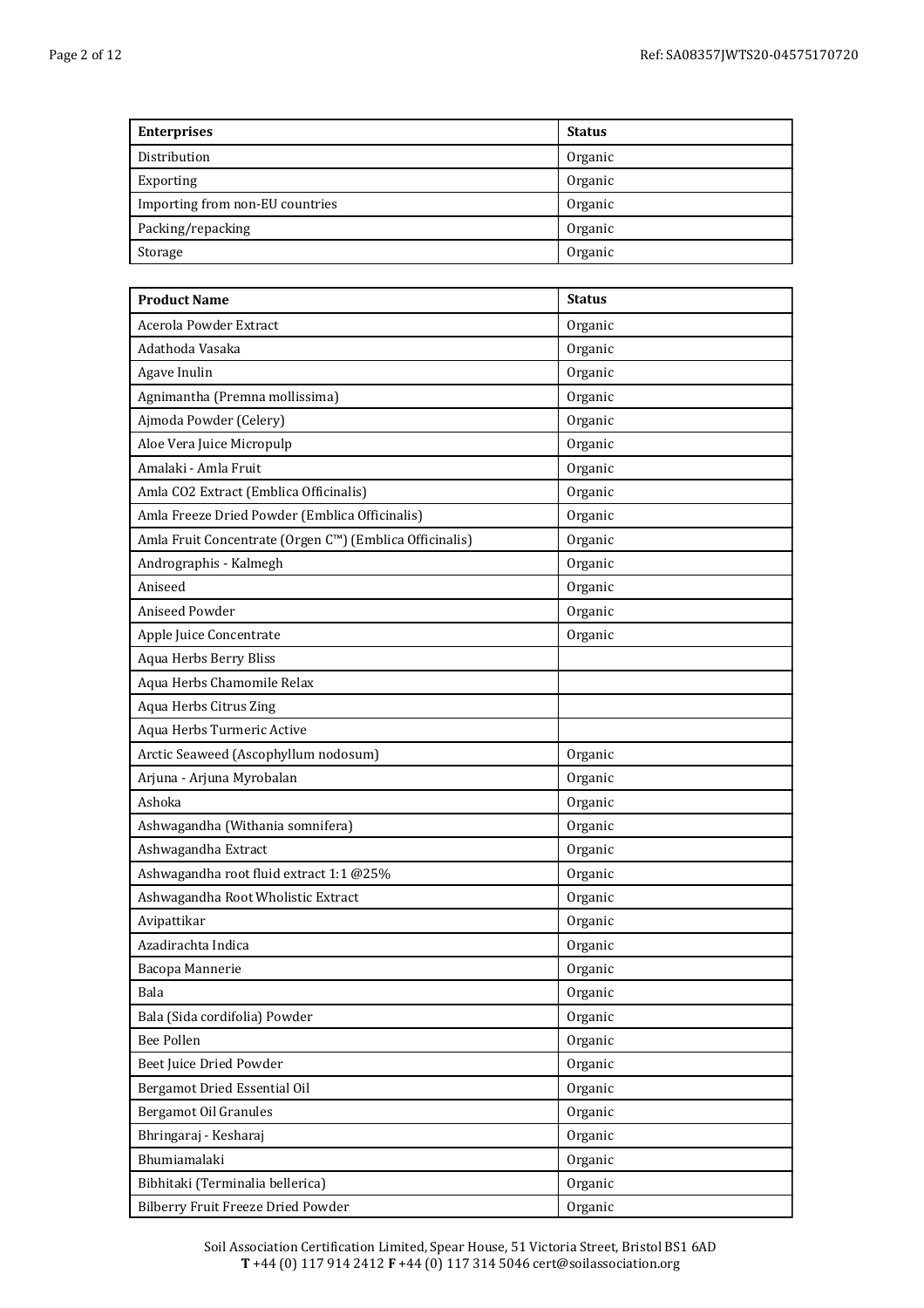| Bilva                                         | Organic |
|-----------------------------------------------|---------|
| <b>Black Pepper</b>                           | Organic |
| Blackberry & Blackcurrant Fruit Granules      | Organic |
| <b>Blackcurrant Fruit Granules Flavour</b>    | Organic |
| <b>Blackcurrant Juice Concentrate</b>         | Organic |
| Blend - After Dinner Tea                      | Organic |
| Blend - Beautiful English Breakfast           | Organic |
| <b>Blend - Blackcurrant Beauty</b>            | Organic |
| Blend - Cacao Chai                            | Organic |
| Blend - Chamomile, Vanilla & Manuka Honey Tea | Organic |
| Blend - Clean Matcha Green Tea                | Organic |
| Blend - Cleanse Tea                           | Organic |
| Blend - Darjeeling Black                      | Organic |
| Blend - Detox Tea                             | Organic |
| Blend - Detox with Lemon Tea                  | Organic |
| Blend - Detox Your Life                       | Organic |
| Blend - Elderberry & Echinacea Tea            | Organic |
| Blend - Elegant English Breakfast Tea         | Organic |
| Blend - Feel New Tea                          | Organic |
| Blend - Ginseng Matcha Green Tea              | Organic |
| Blend - Golden Monkey Tea                     | Organic |
| Blend - Gorgeous Early Grey Tea               | Organic |
| Blend - Green Chai                            | Organic |
| Blend - Green Jasmine Yun Cui Tea             | Organic |
| Blend - Green Tea                             | Organic |
| Blend - Herbal Collection Japan-Denmark       | Organic |
| Blend - Herbal Collection UK-Scandinavia      | Organic |
| Blend - Lean Green Matcha                     | Organic |
| Blend - Lemon, Ginger & Manuka Honey Tea      | Organic |
| Blend - Lemongrass & Ginger Tea               | Organic |
| Blend - Licorice & Cinnamon Tea               | Organic |
| Blend - Love Tea                              | Organic |
| Blend - Mint Matcha Green Tea                 | Organic |
| Blend - Mint Refresh Tea                      | Organic |
| Blend - Motherkind Baby Tea                   | Organic |
| Blend - Motherkind Pregnancy Tea              | Organic |
| Blend - Night Time Tea                        | Organic |
| Blend - Original Chai                         | Organic |
| Blend - Peace Tea                             | Organic |
| Blend - Peppermint & Licorice Tea             | Organic |
| Blend - Pur                                   | Organic |
| Blend - Pure Tea                              | Organic |
| Blend - Pure Tea                              | Organic |
| Blend - Refresh Tea                           | Organic |
| Blend - Relax Tea                             | Organic |
| Blend - Revitalise Tea                        | Organic |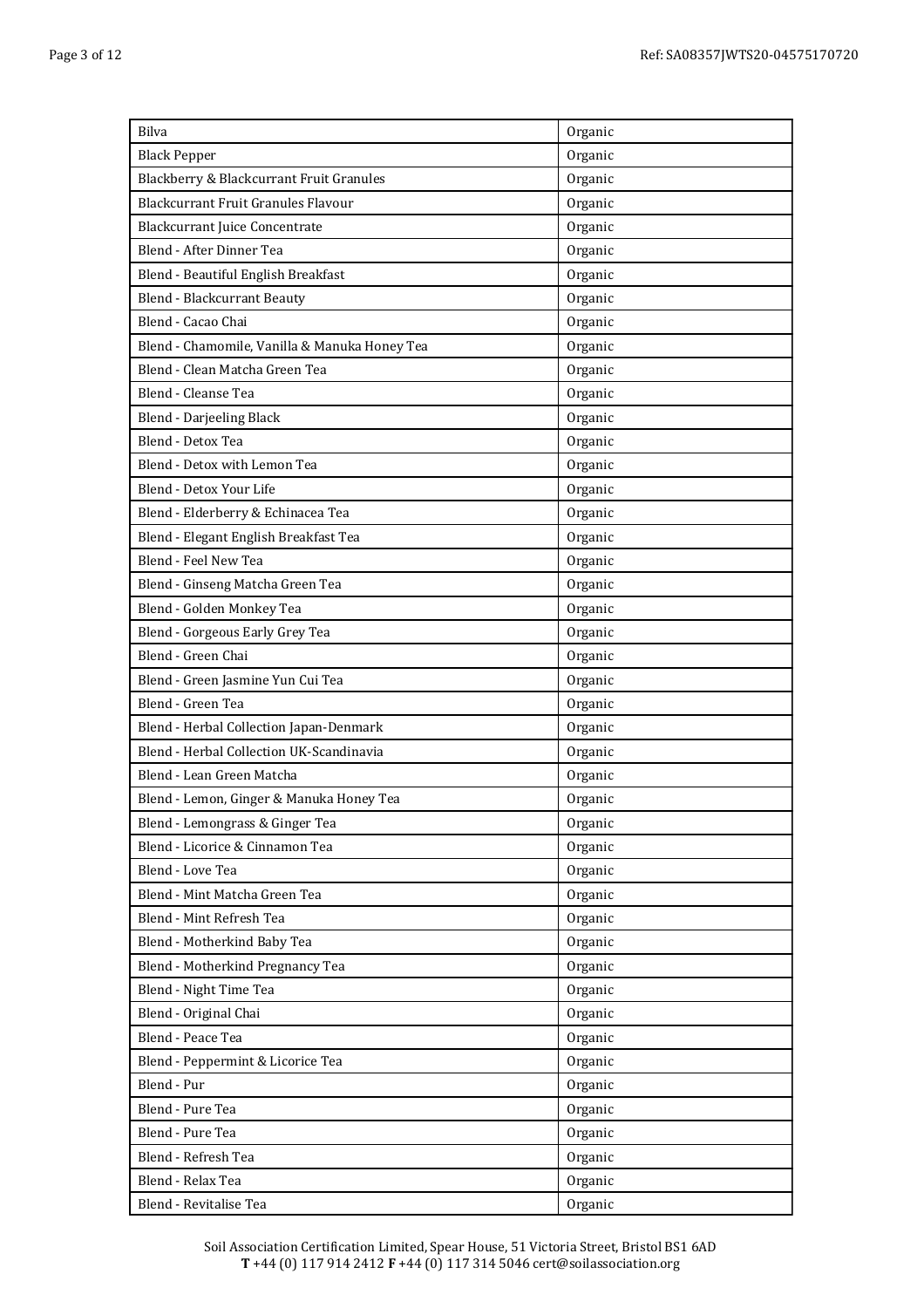| Blend - Star Anise & Cinnamon Tea                                        | Organic |
|--------------------------------------------------------------------------|---------|
| Blend - Supreme Matcha Green Tea                                         | Organic |
| Blend - Sweet Vanilla Green Tea                                          | Organic |
| Blend - Three Chamomile Tea                                              | Organic |
| Blend - Three Cinnamon Tea                                               | Organic |
| Blend - Three Fennel Tea                                                 | Organic |
| Blend - Three Ginger Tea                                                 | Organic |
| Blend - Three Licorice Tea                                               | Organic |
| Blend - Three Mint Tea                                                   | Organic |
| Blend - Three Tulsi Tea                                                  | Organic |
| Blend - Tulsi Clarity Tea                                                | Organic |
| Blend - Turmeric Active                                                  | Organic |
| Blend - Vanilla Chai                                                     | Organic |
| Blend - Wild Apple & Cinnamon Tea                                        | Organic |
| Blend - Womankind Tea                                                    | Organic |
| Blend - Wonder Berry                                                     | Organic |
| Boerrhavia Difusa                                                        | Organic |
| Brahmi                                                                   | Organic |
| Broccoli Fresh Freeze Dried Sprout Powder                                | Organic |
| Bruhati (Solanum indicum)                                                | Organic |
| <b>Burdock Root</b>                                                      | Organic |
| Calcarcous Algae                                                         | Organic |
| Cardamom Pod                                                             | Organic |
| Cardamom Water-Soluble Powder                                            | Organic |
| Carob Powder                                                             | Organic |
| <b>Carrot Powder</b>                                                     | Organic |
| Cassia Powder                                                            | Organic |
| Cassia Water-Soluble Powder                                              | Organic |
| Castor oil                                                               | Organic |
| Celery Powder                                                            | Organic |
| Celery Seed                                                              | Organic |
| Centella Asiatica                                                        | Organic |
| Ceylon Cinnamon Bark Powder                                              | Organic |
| Chamomile CO2-To Extract                                                 | Organic |
| Chamomile Extract                                                        | Organic |
| Chamomile flower fluid extract 1:1 @45%                                  | Organic |
| Chamomile flower glycerite 1:5@70% (contains non organic citric<br>acid) | Organic |
| Chamomile Flower Powder                                                  | Organic |
| Chamomile flower water soluble extract                                   | Organic |
| Chamomile Oleoresin Water-Soluble Powder                                 | Organic |
| <b>Chamomile Petals</b>                                                  | Organic |
| Chinese Matcha Powder                                                    | Organic |
| Chinese Matcha Powder                                                    | Organic |
| Chitrak                                                                  | Organic |
| Chlorella Powder                                                         | Organic |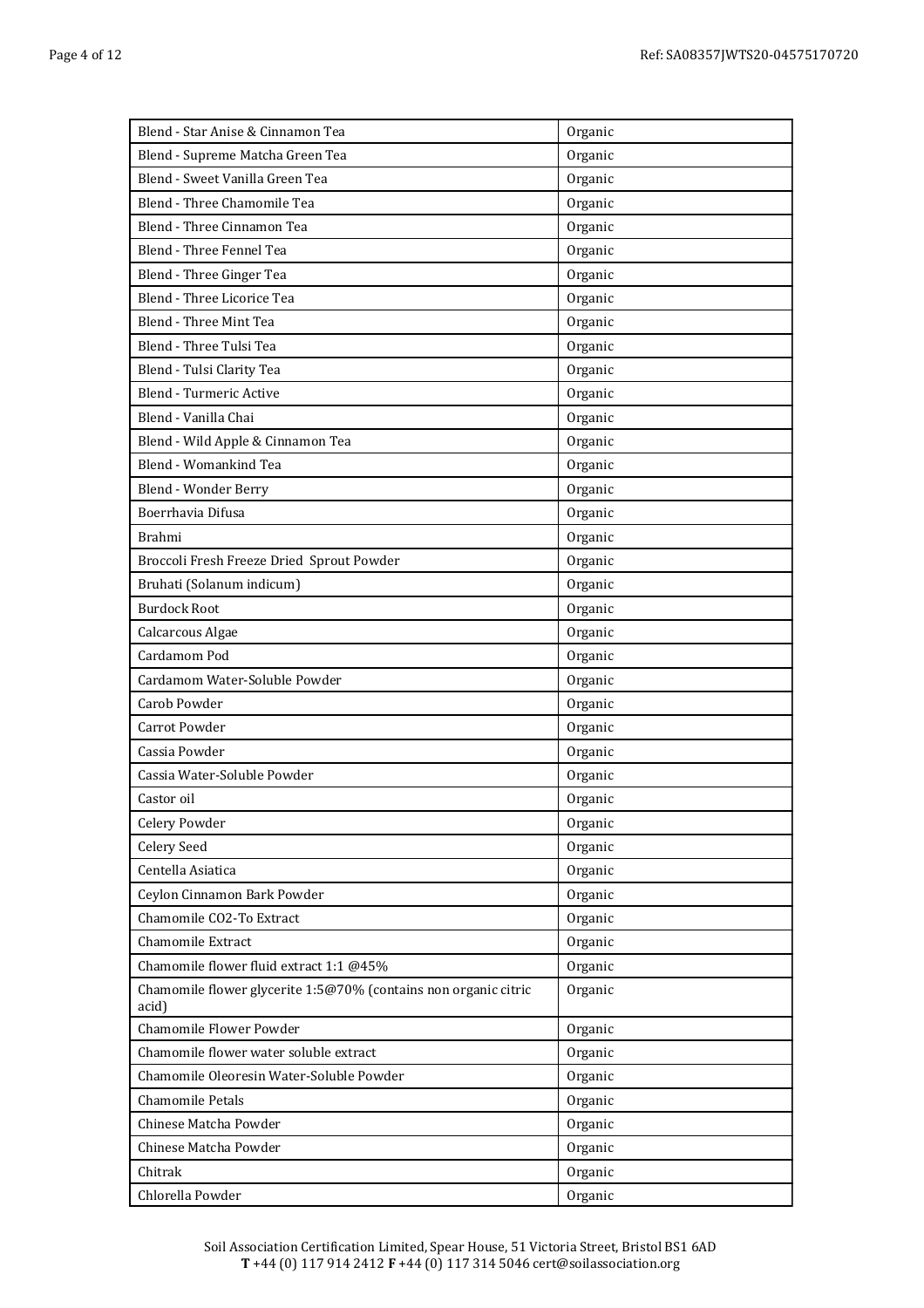| Chlorella Tablets                                      | Organic |
|--------------------------------------------------------|---------|
| Chywanaprash                                           | Organic |
| Cinnamon (Cassia)                                      | Organic |
| Cinnamon Bark Oil Granules                             | Organic |
| Cinnamon Bark Wholistic Extract                        | Organic |
| Clove Buds Powder                                      | Organic |
| Cocoa Bean Powder                                      | Organic |
| <b>Coconut Milk Powder</b>                             | Organic |
| Cordyceps Sinensis Dried Full Spectrum Mushroom Powder | Organic |
| <b>Coriander Powder</b>                                | Organic |
| Cranberry Fruit Freeze Dried Powder                    | Organic |
| Cumin Powder                                           | Organic |
| <b>Cumin Seed</b>                                      | Organic |
| Dandelion Leaf Powder                                  | Organic |
| Dandelion Root Cut                                     | Organic |
| <b>Dandelion Root Extract</b>                          | Organic |
| Dandelion Root Powder                                  | Organic |
| Dashamoola Powder                                      | Organic |
| Dashamoola Whole                                       | Organic |
| Dehydrated Aloe Vera Powder 200x1                      | Organic |
| Dunsandle Black Tea Leaves                             | Organic |
| Echinacea purpurea root fluid extract 1:1@25%          | Organic |
| <b>Elderberry Juice Concentrate</b>                    | Organic |
| Elderberry Spray-Dried Powder                          | Organic |
| Fennel (Bitter) Seed                                   | Organic |
| <b>Fennel Seed</b>                                     | Organic |
| <b>Fennel Sweet</b>                                    | Organic |
| Fenugreek Powder                                       | Organic |
| Fenugreek Seeds                                        | Organic |
| Field Mint                                             | Organic |
| Frankincense (Boswellia serrata)                       | Organic |
| Frankincense with Rice Powder                          | Organic |
| <b>Freeze Dried Nettle</b>                             | Organic |
| <b>Galangal TBC</b>                                    | Organic |
| Ginger Dried Essential Oil                             | Organic |
| <b>Ginger Extract</b>                                  | Organic |
| Ginger Extract 10:1                                    | Organic |
| Ginger Oil Granules                                    | Organic |
| Ginger root fluid extract 1:1 @45%                     | Organic |
| Ginger root water soluble extract                      | Organic |
| <b>Ginger Tincture</b>                                 | Organic |
| Ginger Water-Soluble Powder                            | Organic |
| Ginger Wholistic Extract Organic                       | Organic |
| Glycerin                                               | Organic |
| Gokshura (Tribulus terristris) Powder                  | Organic |
| Gokshuradi Guggul                                      | Organic |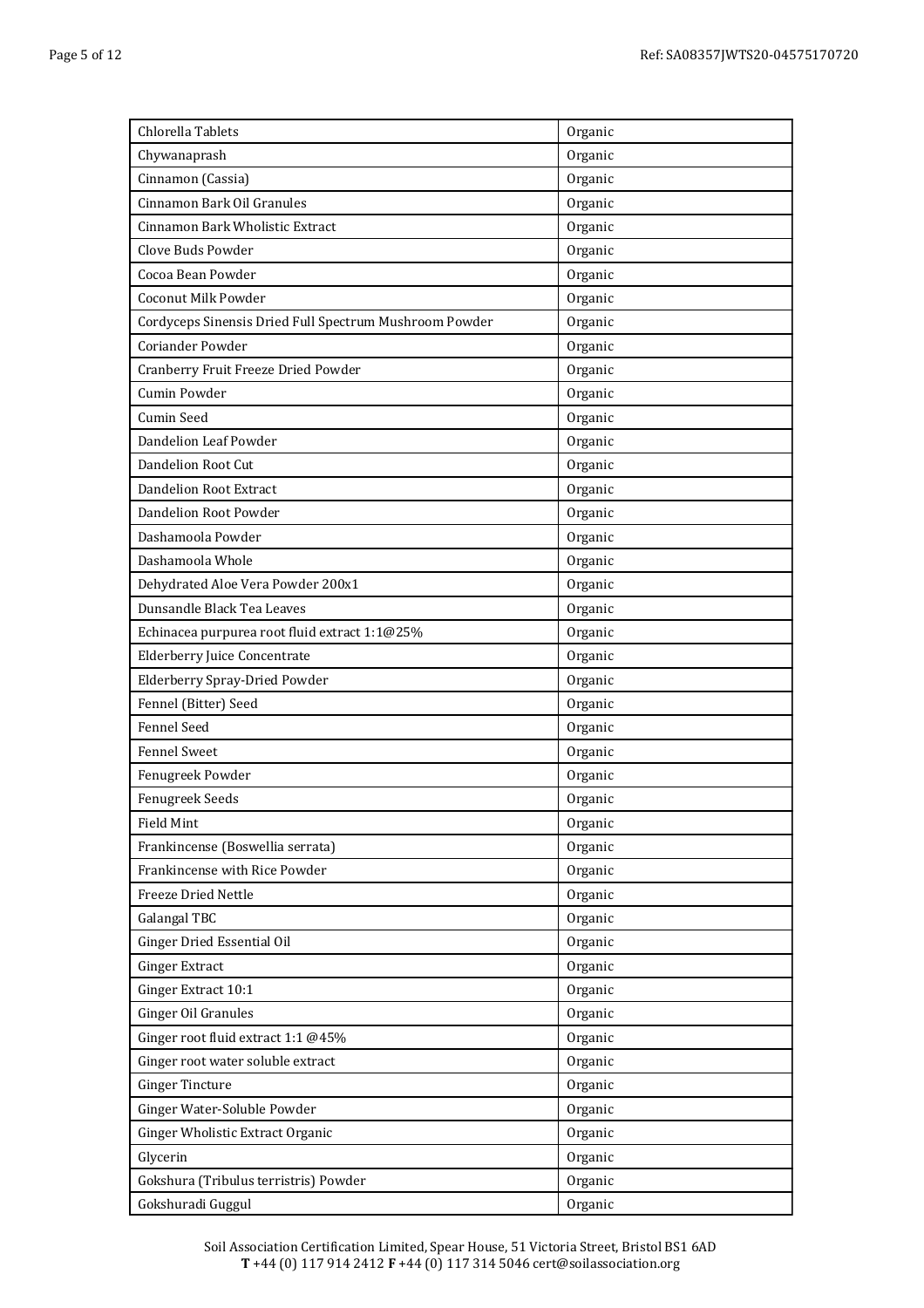| Gotu Kola Powder                                                                                                        | Organic |
|-------------------------------------------------------------------------------------------------------------------------|---------|
| Gotu Kola Whole                                                                                                         | Organic |
| Granul. Blueberry Type Flavour SD                                                                                       | Organic |
| Granulated Natural Bergamot Flavour                                                                                     | Organic |
| Green Tea Leaf Extract                                                                                                  | Organic |
| Green tea leaf glycerite 1:5@70% (contains non organic citric acid)                                                     | Organic |
| Green Tea Leaf Powder                                                                                                   | Organic |
| Guduchi (Tinospora cordifloria)                                                                                         | Organic |
| Gurmar Leaf Shardunkia Powder and Gurmar Leaf Shardunkia<br>Whole                                                       | Organic |
| Haritaki (Terminalia chebula) Powder, Haritaki (Terminalia<br>chebula) Whole, Haritaki (Terminalia chebula) Tea Bag Cut | Organic |
| Hawthorn Berry Powder                                                                                                   | Organic |
| Hawthorn Leaf & Flower Extract                                                                                          | Organic |
| Honey                                                                                                                   | Organic |
| Kaishore Guggul                                                                                                         | Organic |
| Kale Sprout Powder                                                                                                      | Organic |
| Kanchanar Guggul                                                                                                        | Organic |
| Kapikachu (Mucuna Prurins)                                                                                              | Organic |
| Karela - Bitter Gourd                                                                                                   | Organic |
| Korean Sencha green tea powder                                                                                          | Organic |
| Krishna Tulsi                                                                                                           | Organic |
| Kutaja (Kurchi) (Holarrhena antidysenterica)                                                                            | Organic |
| Latte - Cacao Maca Magic                                                                                                | Organic |
| Latte - Cacao Maca Majesty                                                                                              | Organic |
| Latte - Feuriger Ingwer                                                                                                 | Organic |
| Latte - Ginger Joy                                                                                                      | Organic |
| Latte - Goldene Kurkuma                                                                                                 | Organic |
| Latte - Majestätischer Matcha Chai                                                                                      | Organic |
| Latte - Majestic Matcha Chai                                                                                            | Organic |
| Latte - Night Time                                                                                                      | Organic |
| Latte - Schokozauber Maca                                                                                               | Organic |
| Latte - Turmeric Glow                                                                                                   | Organic |
| Latte - Turmeric Gold                                                                                                   | Organic |
| Lavender                                                                                                                | Organic |
| Lavender flower water soluble extract                                                                                   | Organic |
| Lavender Oil Water-Soluble Powder                                                                                       | Organic |
| Lemon Balm CO2-To Extract                                                                                               | Organic |
| Lemon Juice Concentrate                                                                                                 | Organic |
| Lemon Oil Granules                                                                                                      | Organic |
| Lemon Powder                                                                                                            | Organic |
| Lemon Verbena                                                                                                           | Organic |
| Lemon with Peel Granule                                                                                                 | Organic |
| Lemongrass aerial part water soluble extract                                                                            | Organic |
| Lemongrass Oil Granules                                                                                                 | Organic |
| Licorice Root Cut (Glycyrrhiza uralens)                                                                                 | Organic |
| Licorice root glycerite 1:5@70% (contains non organic citric acid)                                                      | Organic |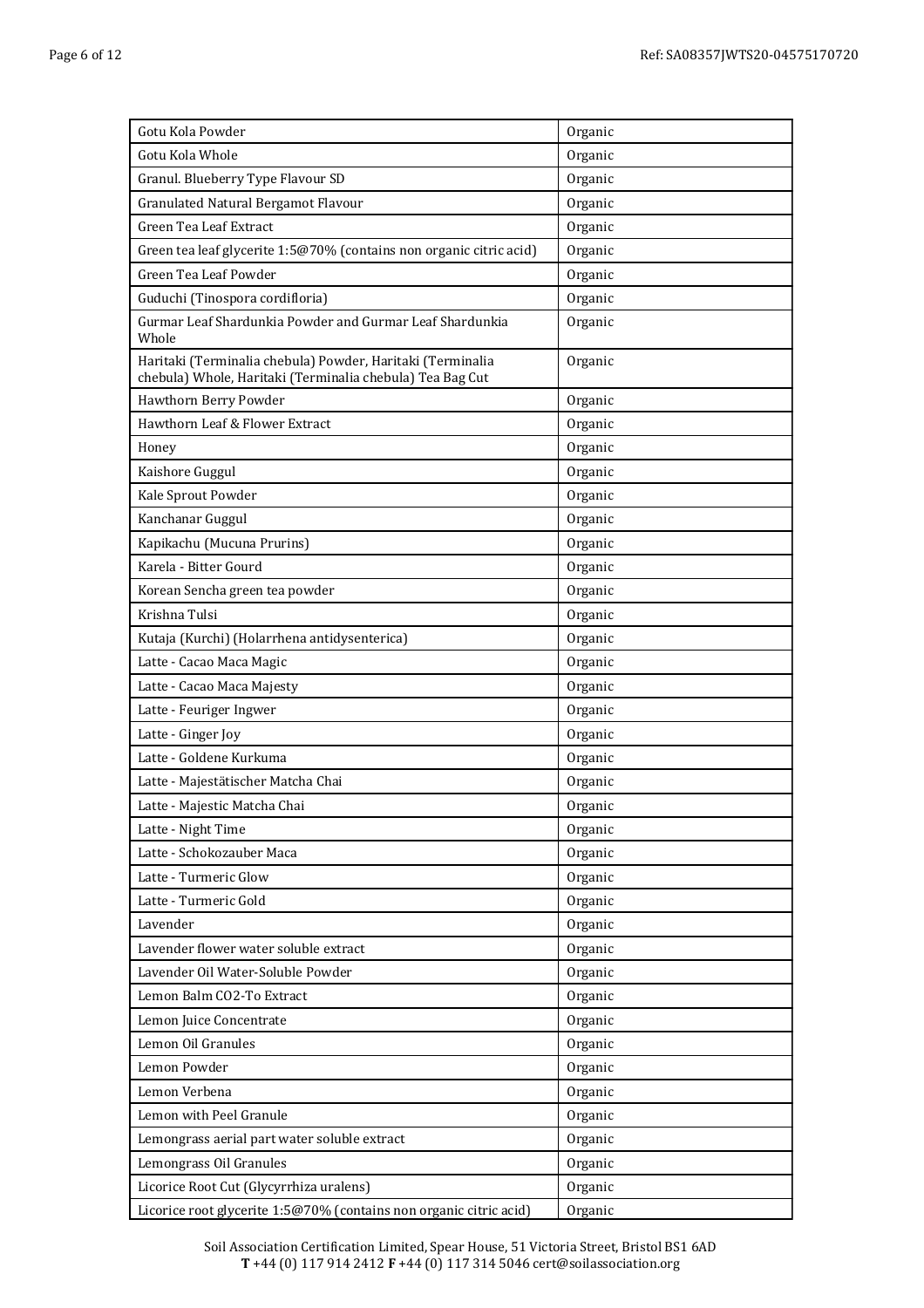| Licorice Root Powder (Glycyrrhiza uralens)                                                           | Organic |
|------------------------------------------------------------------------------------------------------|---------|
| Linseed Pellets and Linseed Powder                                                                   | Organic |
| Maca Roasted Root Powder                                                                             | Organic |
| Maca Root Extract Powder                                                                             | Organic |
| Mandarin Essential Oil Flavour Granules                                                              | Organic |
| Manjishta                                                                                            | Organic |
| Manuka Honey                                                                                         | Organic |
| Manuka Honey Granules                                                                                | Organic |
| <b>Marshmallow Root Cut Extract</b>                                                                  | Organic |
| Motherwort Leaf Extract                                                                              | Organic |
| Mushroom Powder - Maitake (Grifola frondosa)                                                         | Organic |
| Mushroom Powder - Reishi (Ganoderma lucidum)                                                         | Organic |
| Mushroom Powder - Shiitake (Lentinula edodes)                                                        | Organic |
| Mushroom Powder - Vitamin D2 (Agaricus bisporus)                                                     | Organic |
| Musta                                                                                                | Organic |
| Nam Lanh Tea Leaves                                                                                  | Organic |
| Nasya Oil                                                                                            | Organic |
| Natural Lemon Flavour                                                                                | Organic |
| Natural Lemongrass Flavour                                                                           | Organic |
| Neem Leaf CO2 Extract                                                                                | Organic |
| Neem Leaf Wholistic Extract                                                                          | Organic |
| Neem Oil Cold Pressed                                                                                | Organic |
| Neem Powder                                                                                          | Organic |
| Nettle Leaf Powder                                                                                   | Organic |
| Nu Flow (Rice Concentrate)                                                                           | Organic |
| Nutmeg Powder                                                                                        | Organic |
| Oat Flour                                                                                            | Organic |
| <b>Oatstraw</b>                                                                                      | Organic |
| Oothu Green Whole Leaf (Indian Western Ghats)                                                        | Organic |
| Orange Dried Essential Oil                                                                           | Organic |
| Orange Oil Granules                                                                                  | Organic |
| Orgen-Her™ (Amla fruits, Guava fruits, Holy Basil leaves, Curry<br>leaves and Lemon Fruits Extracts) | Organic |
| Parsley Powder                                                                                       | Organic |
| Peppermint Cut Leaf                                                                                  | Organic |
| Peppermint leaf water soluble extract                                                                | Organic |
| Peppermint Oil Granules                                                                              | Organic |
| Peppermint Powder                                                                                    | Organic |
| Pippali (Piper Longum)                                                                               | Organic |
| Pomegranate Holistic Extract                                                                         | Organic |
| Pomegranate Juice Freeze Dried                                                                       | Organic |
| Prishniparni (Uraria picta)                                                                          | Organic |
| Psyllium Seed                                                                                        | Organic |
| Punarnava                                                                                            | Organic |
| Punarnava Guggul                                                                                     | Organic |
| Rama Tulsi (Ocimum sanctum)                                                                          | Organic |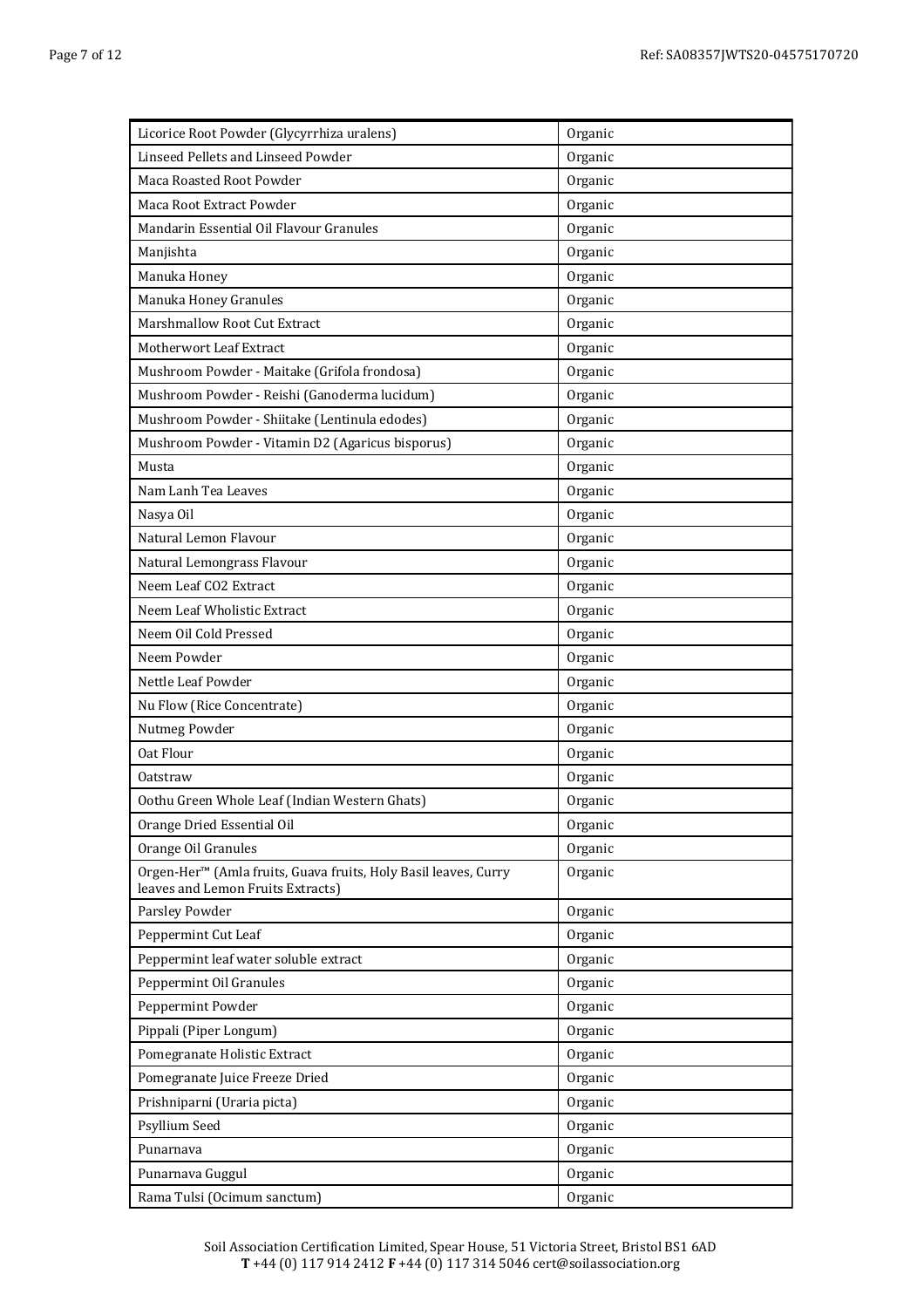| Red Clover Seed Sprouts Freeze Dried                             | Organic |
|------------------------------------------------------------------|---------|
| Red Ginseng                                                      | Organic |
| Red Ginseng Powder                                               | Organic |
| Red Ginseng root fluid extract 1:1@25%                           | Organic |
| <b>Rhubarb Root Powder</b>                                       | Organic |
| Rose Buds Whole                                                  | Organic |
| Rose Flower Cut                                                  | Organic |
| Rose flower glycerite 1:5@70% (contains non organic citric acid) | Organic |
| <b>Rose Petals</b>                                               | Organic |
| Rosehip Powder                                                   | Organic |
| Rosemary Leaf Extract Powder                                     | Organic |
| Rosewater (Rosa damascena) Hydrolat                              | Organic |
| Rubia Cordifolia                                                 | Organic |
| Safed Musali                                                     | Organic |
| Saffron Powder                                                   | Organic |
| Saffron Stigma Powder                                            | Organic |
| Sage Leaf Aqueous Extract                                        | Organic |
| Sariva - Anantamool                                              | Organic |
| Seagreens Arctic Fresh Seaweed                                   | Organic |
| Sencha Green Whole Leaf (China Da Zhang Shan)                    | Organic |
| Shankapushpi                                                     | Organic |
| Shatapushpa Powder                                               | Organic |
| Shatavari (Asparagus racemosus) Wholistic Extract                | Organic |
| Shatavari Root (Asparagus racemosus) Powder                      | Organic |
| Shuddha Guggul                                                   | Organic |
| Sitopaladi Powder                                                | Organic |
| Solanum Indicum                                                  | Organic |
| Spearmint                                                        | Organic |
| Spearmint leaf water soluble extract                             | Organic |
| Spearmint Oil Granules                                           | Organic |
| Spirulina Powder                                                 | Organic |
| SpirulinaTablets                                                 | Organic |
| <b>Star Anise Fruit Cut</b>                                      | Organic |
| Sugar Cane                                                       | Organic |
| Suoi Gang Green Whole Leaf (Vietnam Yen Bai)                     | Organic |
| Supplement - After Dinner Capsules                               | Organic |
| Supplement - Aloe Vera Capsules                                  | Organic |
| Supplement - Aloe Vera Juice                                     | Organic |
| Supplement - Andrographis Capsules                               | Organic |
| Supplement - Après Repas Gélules                                 |         |
| Supplement - Ashwagandha Holistique Gélules                      |         |
| Supplement - Berry C Capsules                                    | Organic |
| Supplement - Clean Chlorella Tablets                             | Organic |
| Supplement - Clean Greens Capsules                               | Organic |
| Supplement - Clean Greens Superblend                             | Organic |
| Supplement - Curcuma Actif Gélules                               |         |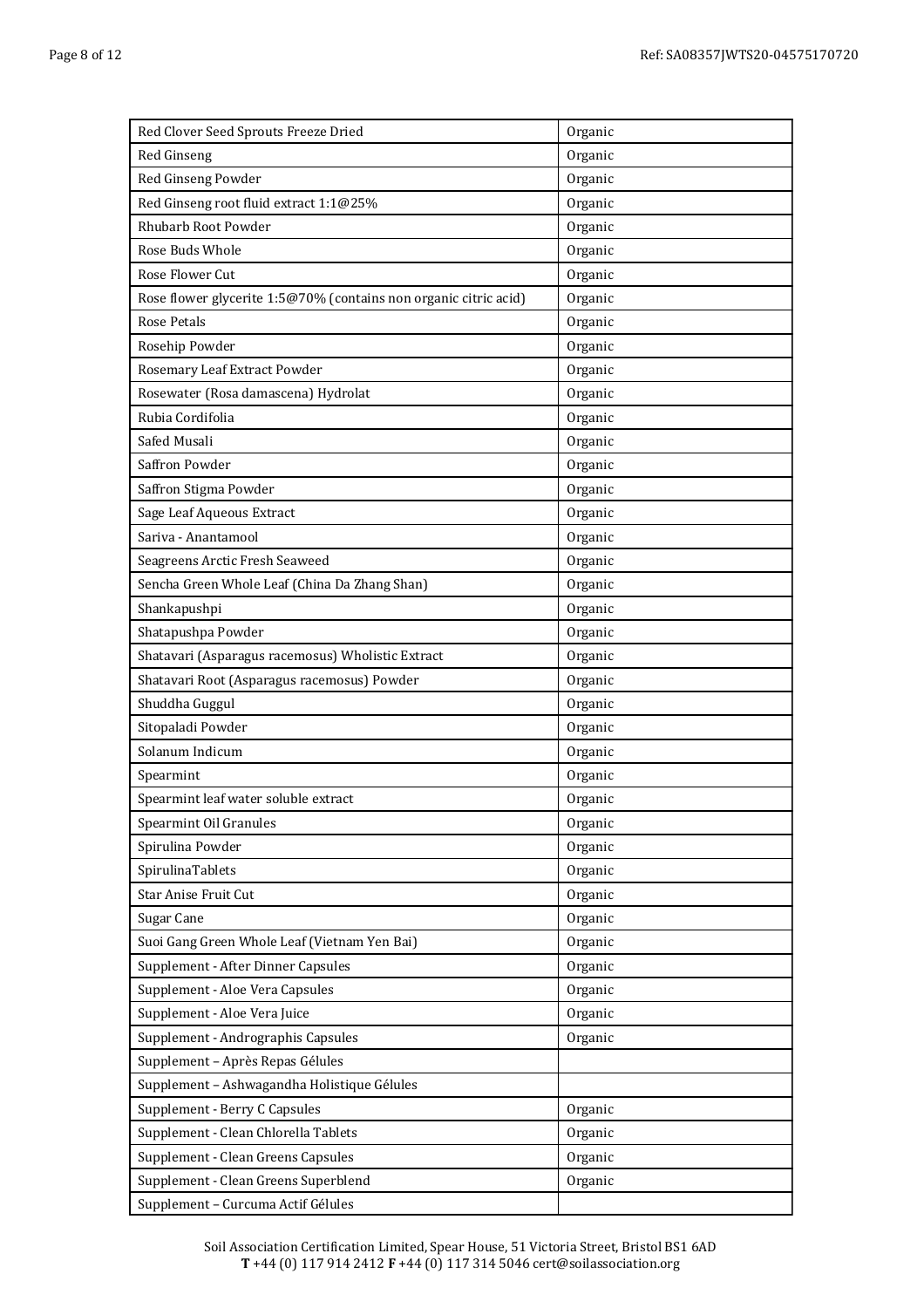| Supplement - Elderberry Immune Syrup              |         |
|---------------------------------------------------|---------|
| Supplement - Elderberry Syrup                     | Organic |
| Supplement - Elixir de Sureau                     |         |
| Supplement - Essential Spirulina Powder           | Organic |
| Supplement - Essential Spirulina Tablets          | Organic |
| Supplement - Frauenzauber Kapseln                 | Organic |
| Supplement - Frauenzauber Meno Kapseln            | Organic |
| Supplement - Glow Capsules                        | Organic |
| Supplement - Juicy Wheat Grass Juice Powder       | Organic |
| Supplement - Kapikachu Capsules                   | Organic |
| Supplement - ManPlus Capsules                     | Organic |
| Supplement - Menopause Serenity Capsules          | Organic |
| Supplement - Motherkind Pregnancy Capsules        | Organic |
| Supplement - Mucuna Pruriens Capsules             | Organic |
| Supplement - Mushroom Gold Capsules               | Organic |
| Supplement - Mushroom Immune Capsules             |         |
| Supplement - Mutterzauber Schwangerschaft Kapseln | Organic |
| Supplement - Natural Vitamin C Capsules           | Organic |
| Supplement - Night Time 7 day kit                 | Organic |
| Supplement - Night Time Capsules                  | Organic |
| Supplement - Premenstrual Tranquillity Capsules   | Organic |
| Supplement - Relax 7 day kit                      | Organic |
| Supplement - Seasonal Wellness 7 day kit          | Organic |
| Supplement - Spirulina Essentielle Comprimés      |         |
| Supplement - Triphala Plus Capsules               | Organic |
| Supplement - Turmeric Active Capsules             | Organic |
| Supplement - Turmeric Brainwave 7 day kit         | Organic |
| Supplement - Turmeric Brainwave Capsules          | Organic |
| Supplement - Turmeric Lifekind Capsules           | Organic |
| Supplement - Vitalise Capsules                    | Organic |
| Supplement - Vitalise Superblend                  | Organic |
| Supplement - Wholistic Ashwagandha Capsules       | Organic |
| Supplement - Wholistic Gotu Kola Capsules         | Organic |
| Supplement - Wholistic Holy Basil Capsules        | Organic |
| Supplement - Wholistic Neem Capsules              | Organic |
| Supplement - Wholistic Red Ginseng Capsules       | Organic |
| Supplement - Wholistic Shatavari Capsules         | Organic |
| Supplement - Wholistic Triphala Capsules          | Organic |
| Supplement - Wholistic Turmeric Capsules          | Organic |
| Supplement - Womankind 50                         | Organic |
| Supplement - Womankind Cranberry Capsules         | Organic |
| Supplement - Womankind Cranberry Cool             | Organic |
| Supplement - Womankind Menopause Capsules         | Organic |
| Supplement - Womankind Premenstrual Capsules      | Organic |
| Sweet Orange Juice Concentrate                    | Organic |
| Sweet orange peel fluid extract 1:1 @45%          | Organic |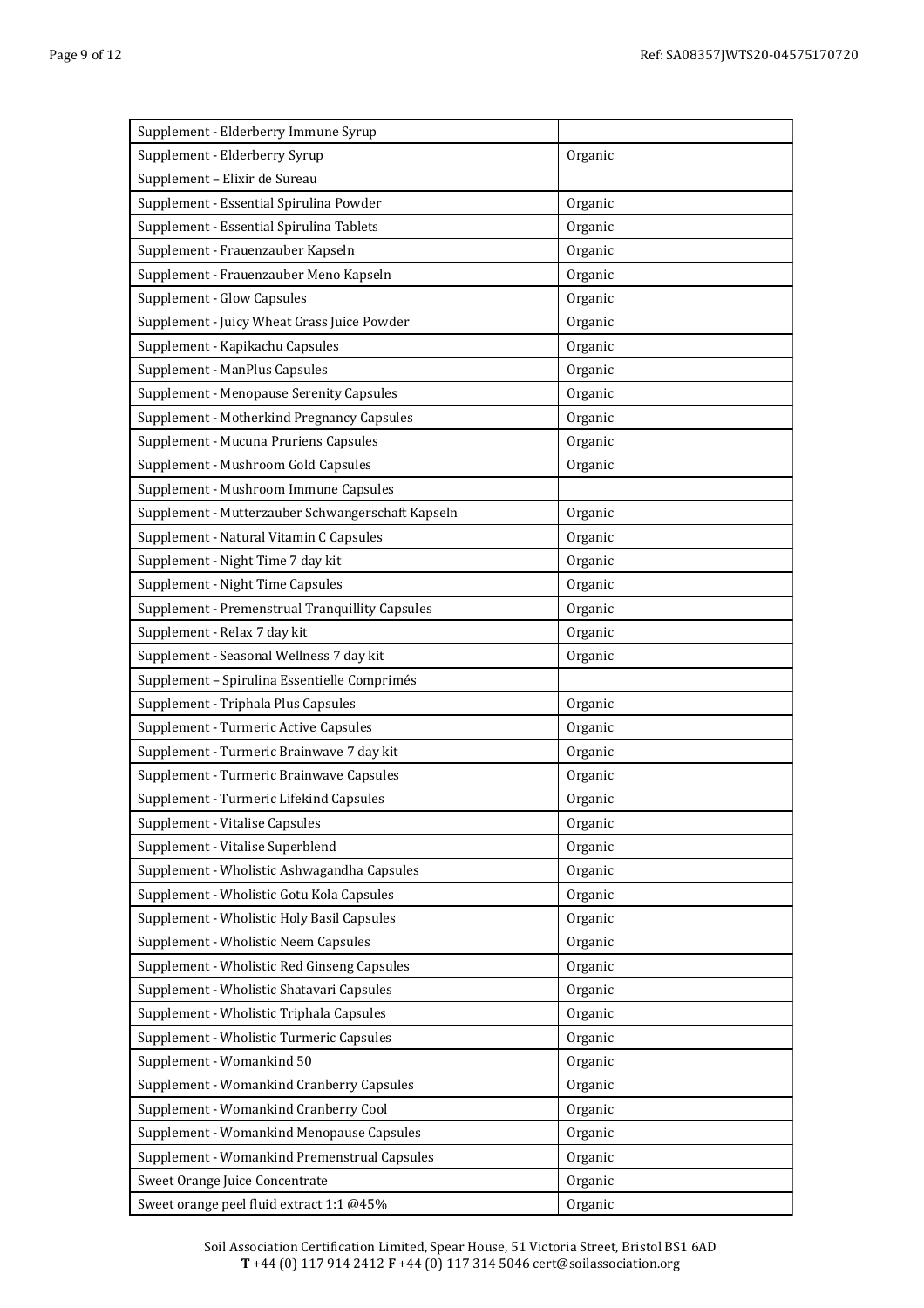| Sweet orange peel glycerite 1:5@70% (contains non organic citric<br>acid) | Organic |
|---------------------------------------------------------------------------|---------|
| Syzigium aromaticum (Cloves)                                              | Organic |
| Tea - Advent calender                                                     | Organic |
| Tea - After Dinner Tea                                                    | Organic |
| Tea - Beautiful English Breakfast                                         | Organic |
| Tea - Black                                                               | Organic |
| Tea - Blackcurrant Beauty Tea                                             | Organic |
| Tea - Cacao Chai                                                          | Organic |
| Tea - Ceramic Tea Caddy                                                   | Organic |
| Tea - Chamomile, Vanilla & Manuka Honey                                   | Organic |
| Tea - Clean Matcha Green Tea                                              | Organic |
| Tea - Cleanse Tea                                                         | Organic |
| Tea - Darjeeling Black                                                    | Organic |
| Tea - Day to Night Collection                                             | Organic |
| Tea - Day to Night Collection                                             | Organic |
| Tea - Day to Night Collection US                                          | Organic |
| Tea - Detox (USA)                                                         | Organic |
| Tea - Detox Tea                                                           | Organic |
| Tea - Detox with Lemon                                                    | Organic |
| Tea - Elderberry & Echinacea Tea                                          | Organic |
| Tea - Elegant Earl Grey Tea                                               | Organic |
| Tea - Elegant English Breakfast Tea                                       | Organic |
| Tea - Feel New Tea                                                        | Organic |
| Tea - Frauengluck                                                         | Organic |
| Tea - Fresh Start Tea                                                     |         |
| Tea - Gentle Jasmine Green Tea                                            | Organic |
| Tea - Ginseng Matcha Green Tea                                            | Organic |
| Tea - Golden Monkey                                                       | Organic |
| Tea - Gorgeous Earl Grey Tea                                              | Organic |
| Tea - Green                                                               | Organic |
| Tea - Green Collection                                                    | Organic |
| Tea - Green Collection Pack                                               | Organic |
| Tea - Green Jasmine Yun Cui                                               | Organic |
| Tea - Herbal Collection                                                   | Organic |
| Tea - Herbal Collection Japan-Denmark                                     | Organic |
| Tea - Herbal Collection Tin                                               | Organic |
| Tea - Herbal Collection UK-Scandinavia                                    | Organic |
| Tea - Herbal Collection US                                                | Organic |
| Tea - Herbal Collection Winter Tins                                       | Organic |
| Tea - Joy Tea                                                             |         |
| Tea - Lean Green Matcha Tea                                               | Organic |
| Tea - Lemon, Ginger & Manuka Honey Tea                                    | Organic |
| Tea - Lemongrass & Ginger Tea                                             | Organic |
| Tea - Licorice & Cinnamon Tea                                             | Organic |
| Tea - Love Tea                                                            | Organic |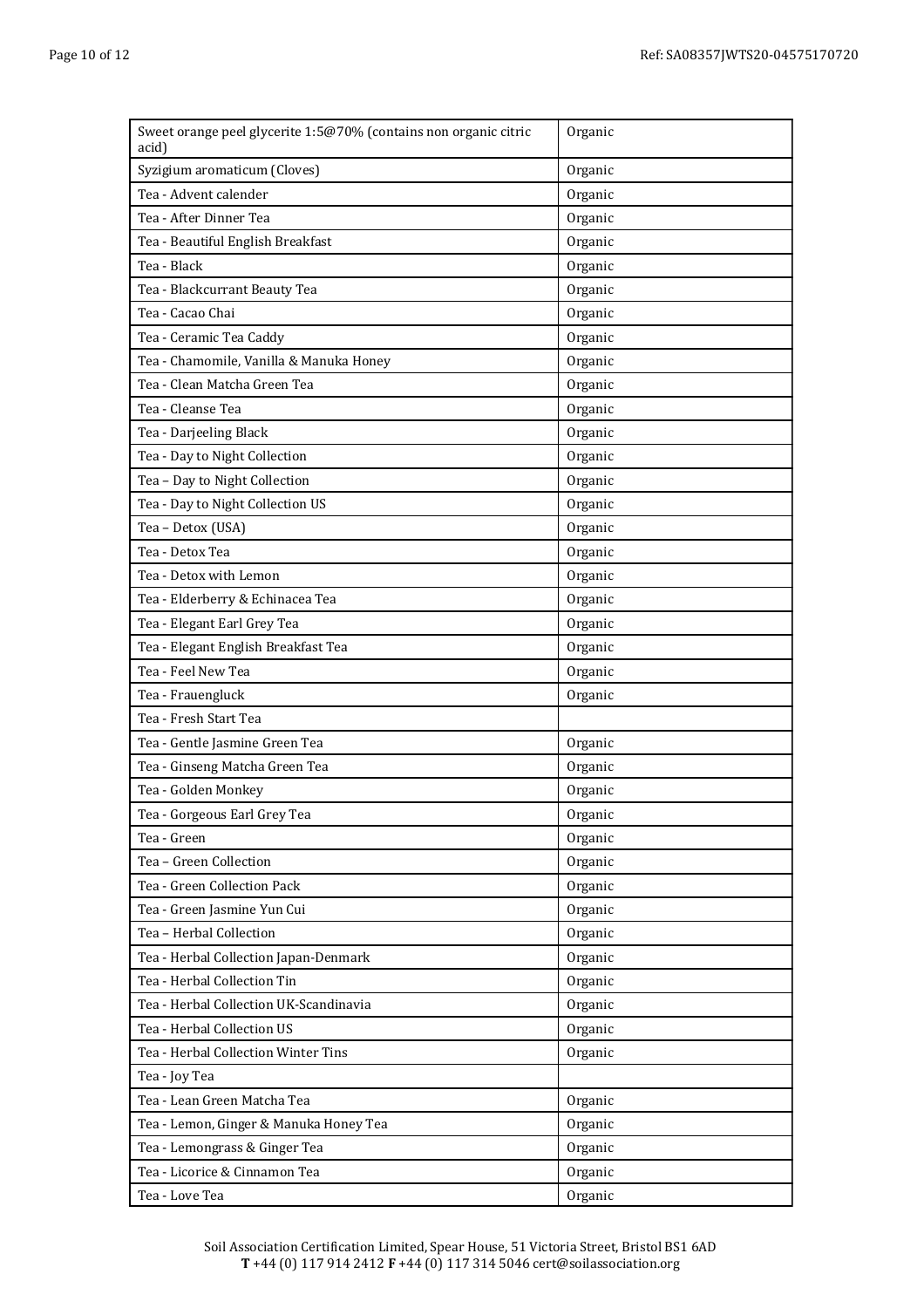| Tea - Mint Matcha Green Tea          | Organic |
|--------------------------------------|---------|
| Tea - Mint Refresh tea               | Organic |
| Tea - Motherkind Baby Tea            | Organic |
| Tea - Motherkind Pregnancy Tea       | Organic |
| Tea - Motherkind Pregnancy Tea       | Organic |
| Tea - Night Time Berry Tea           |         |
| Tea - Night Time Tea                 | Organic |
| Tea - Original Chai                  | Organic |
| Tea - Peace                          | Organic |
| Tea - Peppermint & Licorice Tea      | Organic |
| Tea - Pur                            | Organic |
| Tea - Pure Tea                       | Organic |
| Tea - Pure Tea                       | Organic |
| Tea - Refresh Tea                    | Organic |
| Tea - Relax Tea                      | Organic |
| Tea - Revitalise Tea                 | Organic |
| Tea - Revitalise Tea Caddy           | Organic |
| Tea - Selection Box (German)         | Organic |
| Tea - Selection Box (UK/Scandinavia) | Organic |
| Tea - Selection Box (US)             | Organic |
| Tea - Star Anise & Cinnamon          | Organic |
| Tea - Supreme Matcha Green Tea       | Organic |
| Tea - Supreme Matcha Green Tea Caddy | Organic |
| Tea - Sweet Vanilla Green Tea        | Organic |
| Tea - Three Chamomile Tea            | Organic |
| Tea - Three Cinnamon Tea             | Organic |
| Tea - Three Fennel Tea               | Organic |
| Tea - Three Ginger Tea               | Organic |
| Tea - Three Licorice Tea             | Organic |
| Tea - Three Mint Tea                 | Organic |
| Tea - Three Tulsi Tea                | Organic |
| Tea - Tulsi Clarity Tea              | Organic |
| Tea - Turmeric Active Tea            | Organic |
| Tea - Turmeric Glow Tea              | Organic |
| Tea - Turmeric Gold Tea              | Organic |
| Tea - Turmeric Gold Tea Caddy        | Organic |
| Tea - Vanilla Chai                   | Organic |
| Tea - Wild Apple & Cinnamon          | Organic |
| Tea - Womankind                      | Organic |
| Tea - Wonder Berry Green Tea         | Organic |
| Trikatu Powder                       | Organic |
| Triphala - Three Fruits              | Organic |
| Triphala Guggul                      | Organic |
| Triphala Powder                      | Organic |
| Triphala Wholistic Extract           | Organic |
| Tulsi CO2 Extract (Ocimum sanctum)   | Organic |